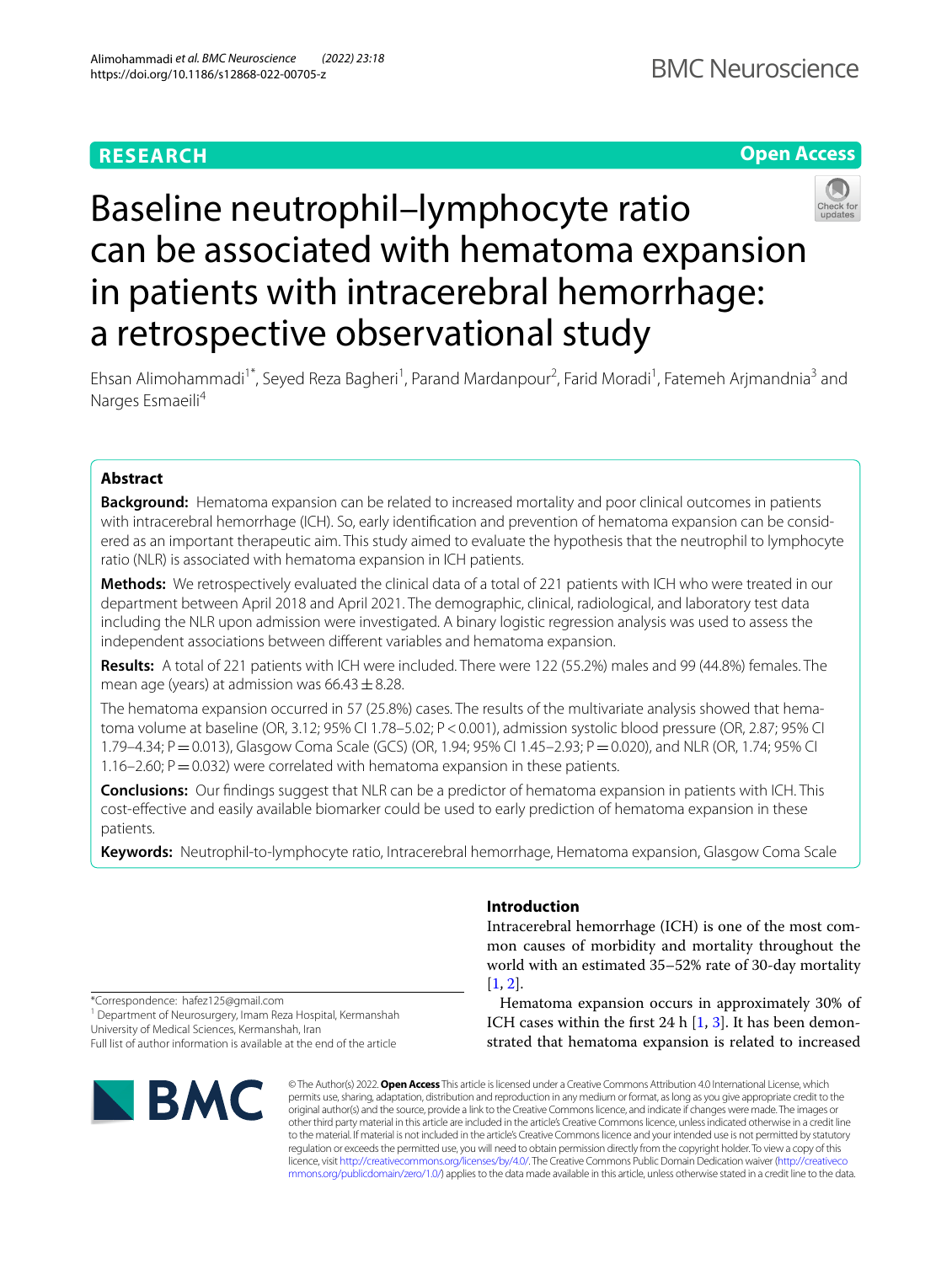mortality and poor clinical outcomes [[4](#page-4-3), [5](#page-4-4)]. As a result, early identifcation and prevention of hematoma expansion can be considered an important therapeutic aim.

Several factors have been known as the predictors of hematoma expansion including the size and location of the hematoma, elevated systolic blood pressure, the presence of coagulopathy, and the presence of systemic infammatory response syndrome (SIRS) during hospitalization [[6](#page-4-5)[–8](#page-4-6)].

Some studies have suggested absolute and diferential leukocyte counts as a marker for central nervous system inflammation  $[9]$  $[9]$ . The inflammatory response can lead to a series of neurochemical cascade events including alteration in cerebral blood flow, breakdown of the blood– brain barrier, dysfunction of brain tissue metabolism, and cell damage [[10](#page-4-8), [11\]](#page-4-9). In a retrospective study, Chen et.al investigated the predictive value of NLR for the prognosis of patients with severe traumatic brain injury (TBI). Their results showed that the baseline NLR was signifcantly higher in the unfavorable outcome group than in the favorable outcome group and the higher NLR was related to an unfavorable outcome. It has been shown that elevated neutrophil–lymphocyte ratio (NLR) in patients with ICH can be associated with subsequent neurologic deterioration, higher 30-day mortality, and stroke severity [[9](#page-4-7), [12\]](#page-4-10).

The present study aimed to evaluate the relationship between NLR and hematoma expansion.

# **Methods**

All consecutive patients with spontaneous ICH presenting to Imam Reza hospital, Kermanshah, Iran from April 2018 and April 2021 were investigated retrospectively. We included all ICH patients who had a primary spontaneous ICH and at least two head CTs obtained within the first 24 h of admission. The exclusion criteria of the study were: age less than 18 at admission, secondary causes of ICH (i.e., trauma, aneurysms, tumors, and arteriovenous malformations), history of anticoagulant medications, conditions with associated leukocytosis, such as infection and hematologic malignancies. This study was approved by the Scientifc Research Board of the Kermanshah University of Medical Sciences.

The demographic, clinical, radiological, and laboratory test data were extracted from hospital medical records.

We determined the location of hematoma according to the initial brain CT scan of all patients and divided the location of the hematoma into four categories including lobar, deep, cerebellar, and brain stem.

The hematoma volume was calculated according to the ellipsoid formula (4/3 π a  $\times$  b  $\times$  c), where a, b, and c represents the respective radii in 3-dimensional neuroimaging [[13\]](#page-4-11).

Hematoma expansion was defned as relative enlargement > 33% or absolute growth > 6 mL  $[4]$  $[4]$ .

We evaluated the clinical outcome at the time of hospital discharge using the Glasgow Outcome Scale (GOS) [ $14$ ]. The GOS measures global functioning with five outcome categories: (1) death, (2) persistent vegetative state, (3) severe disability, (4) moderate disability, and (5) good recovery. We classifed the GOS groups in binary categories: favorable (GOS 4, 5) and unfavorable (GOS 1, 2, 3).

Blood sampling was attended on admission. Neutrophil and lymphocyte counts were collected based on the

<span id="page-1-0"></span>**Table 1** Frequency and frequency percent of the variables

| Variable                      | Frequency | Frequency<br>percent |
|-------------------------------|-----------|----------------------|
| Hematoma expansion            |           |                      |
| Yes                           | 57        | 25.8                 |
| No                            | 164       | 74.2                 |
| Gender                        |           |                      |
| Male                          | 122       | 55.2                 |
| Female                        | 99        | 44.8                 |
| Hypertension                  |           |                      |
| Yes                           | 133       | 60.2                 |
| No                            | 88        | 39.8                 |
| Diabetes                      |           |                      |
| Yes                           | 60        | 27.1                 |
| No                            | 161       | 72.9                 |
| Smoking                       |           |                      |
| Yes                           | 63        | 28.5                 |
| No                            | 158       | 71.5                 |
| Hematoma location             |           |                      |
| Lobar                         | 71        | 32.1                 |
| Deep                          | 99        | 44.8                 |
| Cerebellar                    | 33        | 14.9                 |
| Brain stem                    | 18        | 8.1                  |
| GOS                           |           |                      |
| Death                         | 46        | 20.8                 |
| Vegetative state              | 25        | 11.3                 |
| Severe disability             | 49        | 22.2                 |
| Moderate disability           | 61        | 27.6                 |
| Good recovery                 | 40        | 18.1                 |
| Need for surgery              |           |                      |
| Yes                           | 64        | 29.0                 |
| No                            | 157       | 71.0                 |
| Intera-ventricular hemorrhage |           |                      |
| Yes                           | 48        | 21.7                 |
| No                            | 173       | 78.3                 |
| Hydrocephalus                 |           |                      |
| Yes                           | 31        | 14.0                 |
| No                            | 190       | 86.0                 |

*GOS* Glasgow Outcome Scale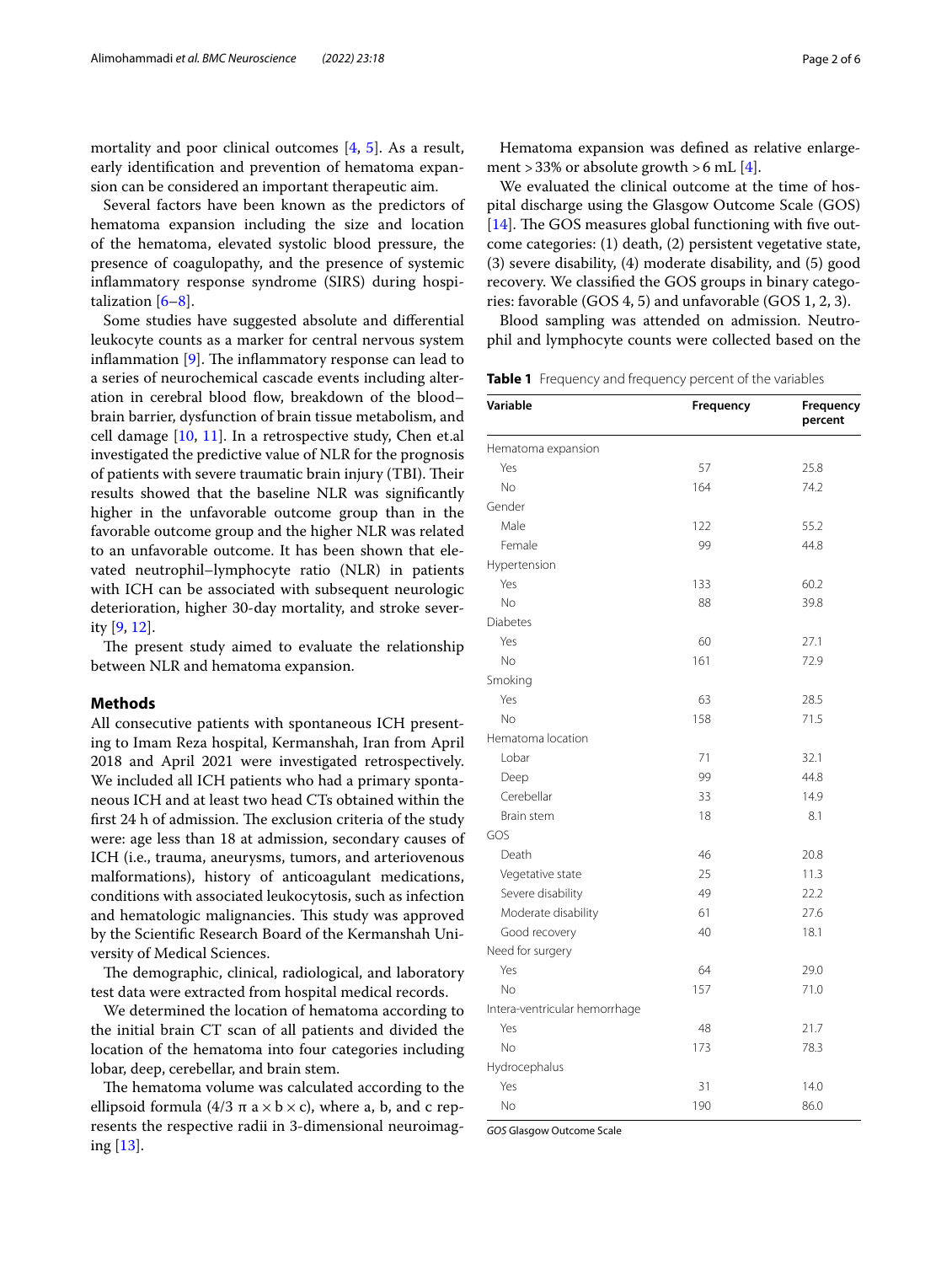<span id="page-2-0"></span>**Table 2** Mean and standard deviation of quantitative variables

| Variable                                              | Mean (SD)      |
|-------------------------------------------------------|----------------|
| Age (year)                                            | 66.43 (8.29)   |
| GCS                                                   | 8.94 (1.73)    |
| Hospital stay (day)                                   | 17.21 (7.16)   |
| Hematoma volume at baseline (mL)                      | 14.57 (5.61)   |
| Hematoma volume at 24 h (mL)                          | 16.39(6.11)    |
| Time to baseline CT scan, h                           | 4.67(1.32)     |
| Time to 24-h CT scan, h                               | 23.8 (1.71)    |
| Admission systolic blood pressure (mmHg)              | 157.39 (7.21)  |
| Admission diastolic blood pressure (mmHg)             | 89.32 (5.13)   |
| Baseline white blood cell count cells/mm <sup>3</sup> | 9360 (5404)    |
| Neutrophil count, x 10 <sup>9</sup> cells/L           | 9.73(1.41)     |
| Lymphocyte count, $\times 10^9$ cells/L               | 1.63(1.01)     |
| Baseline NLR (no units)                               | 7.43 (1.38)    |
| Platelet count cells/mm <sup>3</sup>                  | 205,087 (9004) |
| Admission prothrombin time                            | 13.79 (1.12)   |
| Admission partial thromboplastin time                 | 33.13 (3.12)   |
| <b>Admission INR</b>                                  | 1.2(0.38)      |

*GCS* Glasgow Coma Scale, *NLR* neutrophil to lymphocyte ratio, *INR* international normalized ratio

peripheral hemogram which was evaluated using venous blood samples by an automated blood counter (XN-10, Sysmex Inc., Japan).

We calculated NLR by dividing the absolute neutrophil count by the lymphocyte count.

## **Statistical analysis**

Data are presented as mean $\pm$ standard deviation. The independent t-test, the Chi-square test, and Fisher's exact test were used to compare diferent variables between the groups. A binary logistic regression analysis was used to assess the independent associations between diferent variables and hematoma expansion. The data analysis was performed using the SPSS 21 software (SPSS Inc. Chicago, Illinois). P values  $< 0.05$  were considered as the signifcant level.

# **Results**

We investigated a total of 221 patients with ICH. There were  $122$  (55.2%) males and 99 (44.8%) females. The mean age (years) at admission was  $66.43 \pm 8.28$ . The hematoma expansion occurred in  $57$   $(25.8%)$  cases. The descriptive characteristics of the sample are presented in Tables [1](#page-1-0) and [2.](#page-2-0)

Patients with hematoma expansion had a worse outcome in comparison with those without hematoma expansion ( $p < 0.05$ ; Table [3](#page-2-1)). As shown in Table 3 the need for surgery was higher in the patients in the

<span id="page-2-1"></span>**Table 3** Comparing two groups (hematoma expansion group– non hematoma expansion group) in term of qualitative variables

| Variable                      | Hematoma expansion |                  | <b>Statistical test</b> |
|-------------------------------|--------------------|------------------|-------------------------|
|                               | Yes ( $n = 57$ )   | No ( $n = 164$ ) |                         |
| Gender                        |                    |                  |                         |
| Male                          | 33 (27.7)          | 89 (72.3)        | $P = 0.643$             |
| Female                        | 24 (24.2)          | 75 (76.8)        |                         |
| Hypertension                  |                    |                  |                         |
| Yes                           | 31(23.3)           | 102 (76.69)      | $P = 0.321$             |
| No.                           | 26 (29.5)          | 62 (70.5)        |                         |
| Diabetes                      |                    |                  |                         |
| Yes                           | 16(26.6)           | 44 (73.4)        | $P = 0.508$             |
| No.                           | 41 (25.4)          | 120 (74.5)       |                         |
| Smoking                       |                    |                  |                         |
| Yes                           | 14(22.2)           | 49 (77.8)        | $P = 0.754$             |
| No                            | 43 (27.2)          | 115 (72.8)       |                         |
| Hematoma location             |                    |                  |                         |
| Lobar                         | 28 (28.3)          | 71 (71.7)        | $P = 0.866$             |
| Deep                          | 17 (23.9)          | 54 (76.1)        |                         |
| Cerebellar                    | 7(21.2)            | 26 (78.8)        |                         |
| Brain stem                    | 5(27.7)            | 13 (72.2)        |                         |
| GOS                           |                    |                  |                         |
| Unfavorable outcome           |                    |                  |                         |
| Death                         | 14 (30.4)          | 32 (69.6)        | $P = 0.017$             |
| Vegetative state              | 7(28)              | 18(72)           |                         |
| Sever disability              | 13 (26.5)          | 36 (73.5)        |                         |
| Favorable outcome             |                    |                  |                         |
| Moderate disability           | 14 (22.9)          | 47 (77.1)        |                         |
| Good recovery                 | 9(22.5)            | 31 (77.5)        |                         |
| Need for surgery              |                    |                  |                         |
| Yes                           | 28 (43.7)          | 36 (56.3)        | $P = 0.011$             |
| No                            | 29 (18.4)          | 128 (81.6)       |                         |
| Intera-ventricular hemorrhage |                    |                  |                         |
| Yes                           | 12 (25.0)          | 36 (75.0)        | $P = 0.210$             |
| No                            | 45 (26.0)          | 128 (74.0)       |                         |
| Hydrocephalus                 |                    |                  |                         |
| Yes                           | 7(22.5)            | 24 (77.5)        | $P = 0.625$             |
| No                            | 50(26.3)           | 140 (73.7)       |                         |

Bold indicates  $p < 0.05$ 

*GOS* Glasgow Outcome Scale

hematoma expansion group compared to cases in the non-hematoma expansion group ( $p < 0.05$ ; Table [3\)](#page-2-1).

According to the univariate analysis, GCS, hematoma volume at baseline, admission systolic blood pressure, the baseline neutrophil count, and the baseline NLR were associated with hematoma expansion in patients with ICH ( $p < 0.05$ ; Tables [3,](#page-2-1) [4](#page-3-0)).

The results of the multivariate analysis showed that hematoma volume at baseline (OR, 3.12; 95% CI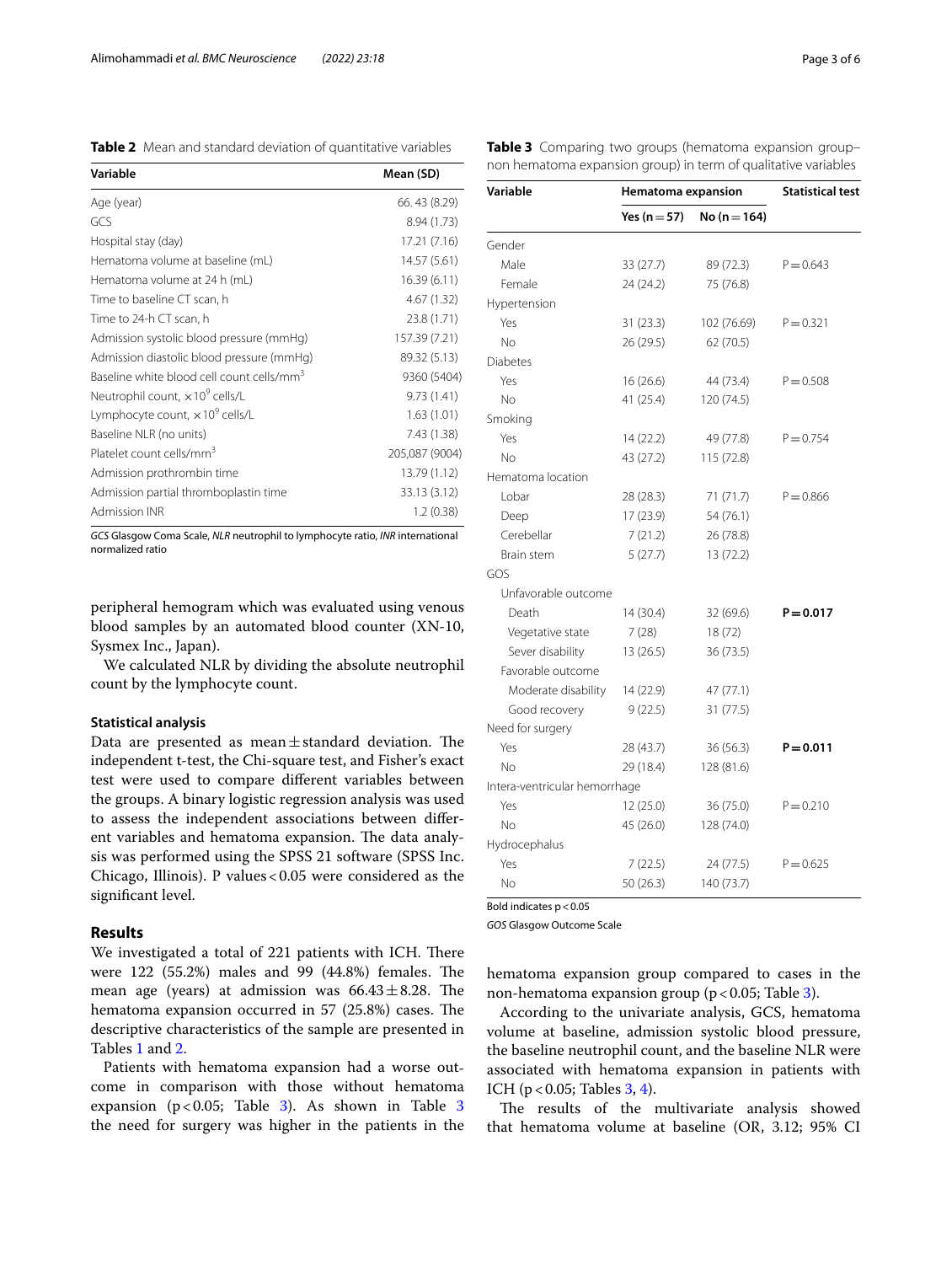<span id="page-3-0"></span>**Table 4** Comparing two groups (hematoma expansion group–nonhematoma expansion group) in terms of quantitative variables

| Variable                                              | Hematoma expansion | Hematoma         |             |
|-------------------------------------------------------|--------------------|------------------|-------------|
|                                                       | Yes ( $n = 57$ )   | Yes ( $n = 57$ ) | expansion   |
| Age (year)                                            | 64.37 (4.36)       | 65.18 (4.42)     | $P = 0.437$ |
| GCS                                                   | 6.31(1.23)         | 9.61(1.95)       | $P = 0.021$ |
| Hospital stay (day)                                   | 21.31 (5.42)       | 13.87 (6.21)     | $P = 0.033$ |
| Hematoma volume at baseline (mL)                      | 23.16 (6.41)       | 15.32 (5.25)     | $P = 0.008$ |
| Admission systolic blood pressure (mmHg)              | 173.56 (9.49)      | 152.11 (7.81)    | $P = 0.024$ |
| Admission diastolic blood pressure (mmHg)             | 89.21 (6.41)       | 87.56 (6.01)     | $P = 0.435$ |
| Baseline white blood cell count cells/mm <sup>3</sup> | 10,353 (4624)      | 9673 (4714)      | $P = 0.321$ |
| Neutrophil count, $\times 10^9$ cells/L               | 9.72(1.37)         | 8.31(1.36)       | $P = 0.023$ |
| Lymphocyte count, $\times 10^9$ cells/L               | 1.27(1.03)         | 1.75(1.02)       | $P = 0.071$ |
| Baseline NLR (no units)                               | 7.65(1.38)         | 4.74 (1.38)      | $P = 0.012$ |
| Platelet count cells/mm <sup>3</sup>                  | 193,214 (8760)     | 207,167 (9124)   | $P = 0.454$ |
| Admission prothrombin time                            | 13.14(1.12)        | 13.83(1.13)      | $P = 0.651$ |
| Admission partial thromboplastin time                 | 33.54 (3.02)       | 35.11 (3.11)     | $P = 0.211$ |
| <b>Admission INR</b>                                  | 1.3(0.37)          | 1.2(0.36)        | $P = 0.304$ |

Bold indicates  $p < 0.05$ 

*GCS* Glasgow Coma Scale, *NLR* neutrophil to lymphocyte ratio, *INR* international normalized ratio

<span id="page-3-1"></span>**Table 5** Binary logistic regression analysis of hematoma expansion after intracerebral hemorrhage

| <b>Variables</b>                            | Odds ratio 95% CI |                           | P-value                   |
|---------------------------------------------|-------------------|---------------------------|---------------------------|
| Hematoma volume at baseline (mL)            | 3.12              |                           | $1.78 - 5.02$ P<0.001     |
| Admission systolic blood pressure<br>(mmHq) | 2.87              |                           | $1.79 - 4.34$ $P = 0.013$ |
| GCS                                         | 194               |                           | $1.45 - 2.93$ $P = 0.020$ |
| Neutrophil count                            | 1.26              | $0.80 - 1.63$ $P = 0.271$ |                           |
| <b>Baseline NLR</b>                         | 174               |                           | $1.16 - 2.60$ P = 0.032   |

Bold indicates  $p < 0.05$ 

*GCS* Glasgow Coma Scale, *NLR* neutrophil to lymphocyte ratio

1.78–5.02;  $P < 0.001$ ), admission systolic blood pressure (OR, 2.87; 95% CI 1.79–4.34; P=0.013), GCS (OR, 1.94; 95% CI 1.45–2.93; P=0.020), and NLR (OR, 1.74; 95% CI 1.16–2.60;  $P = 0.032$ ) were correlated with hematoma expansion in these patients (Table [5](#page-3-1)).

# **Discussion**

The results of the present study show that baseline NLR can be correlated with 24-h hematoma expansion after ICH. It has been demonstrated that the inflammatory response after ICH can lead to peripheral leukocytosis. The hemorrhage leads to microglial activation and as a result secrete cytokines and chemokines that can promote leukocyte infltration within hours.

Some studies showed that astrocytes shed extracellular vesicles which regulate peripheral leukocyte response in response to brain infammation.

The inflammatory response can result in a series of neurochemical cascade events including alteration in cerebral blood flow, breakdown of the blood–brain barrier, dysfunction of brain tissue metabolism, and cell damage  $[10, 11]$  $[10, 11]$  $[10, 11]$  $[10, 11]$ . The NLR is considered as a nonspecific marker of systemic infammation [\[15\]](#page-4-13). Elevated NLR has been found to be related to poor prognosis in patients with ICH and those with traumatic brain injury [[16](#page-4-14)[–18](#page-5-0)]. Jamali et al. in their retrospective study found that an NLR > 12.5 at admission can predict higher mortality in patients with aneurysmal subarachnoid hemorrhage [\[19](#page-5-1)]. In another study, Chen et al. evaluated the relationship between peak NLR and clinical outcomes of patients with severe TBI. They reported that peak NLR can be a pre-dictor for unfavorable outcomes after severe TBI [[16](#page-4-14)].

Neutrophils are the major component of the innate immune system that play a major role in mediating infammation-induced injury [\[20](#page-5-2)[–22](#page-5-3)]. It has been demonstrated that, more than infammation-related cytokines, neutrophils also contain angiogenic and neurotrophic factors [\[11,](#page-4-9) [23](#page-5-4), [24](#page-5-5)].

Moreover, neutrophils are associated with vascular dysfunction that leads to cerebral hypoperfusion  $[25]$  $[25]$ . The hypoperfusion may lead to an increase in the interactions of neutrophils with blood vessels by inducing the expression of l-selectin and intercellular adhesion molecule 1 in endothelial cells [\[26](#page-5-7)]. So, neutrophils may afect microcirculation rheology as well as the sustained pressure of the microvasculature [\[27](#page-5-8)]. Neutrophils could alter cerebral blood fow by forming pseudopods and adhering to the endothelium and platelets [[28\]](#page-5-9).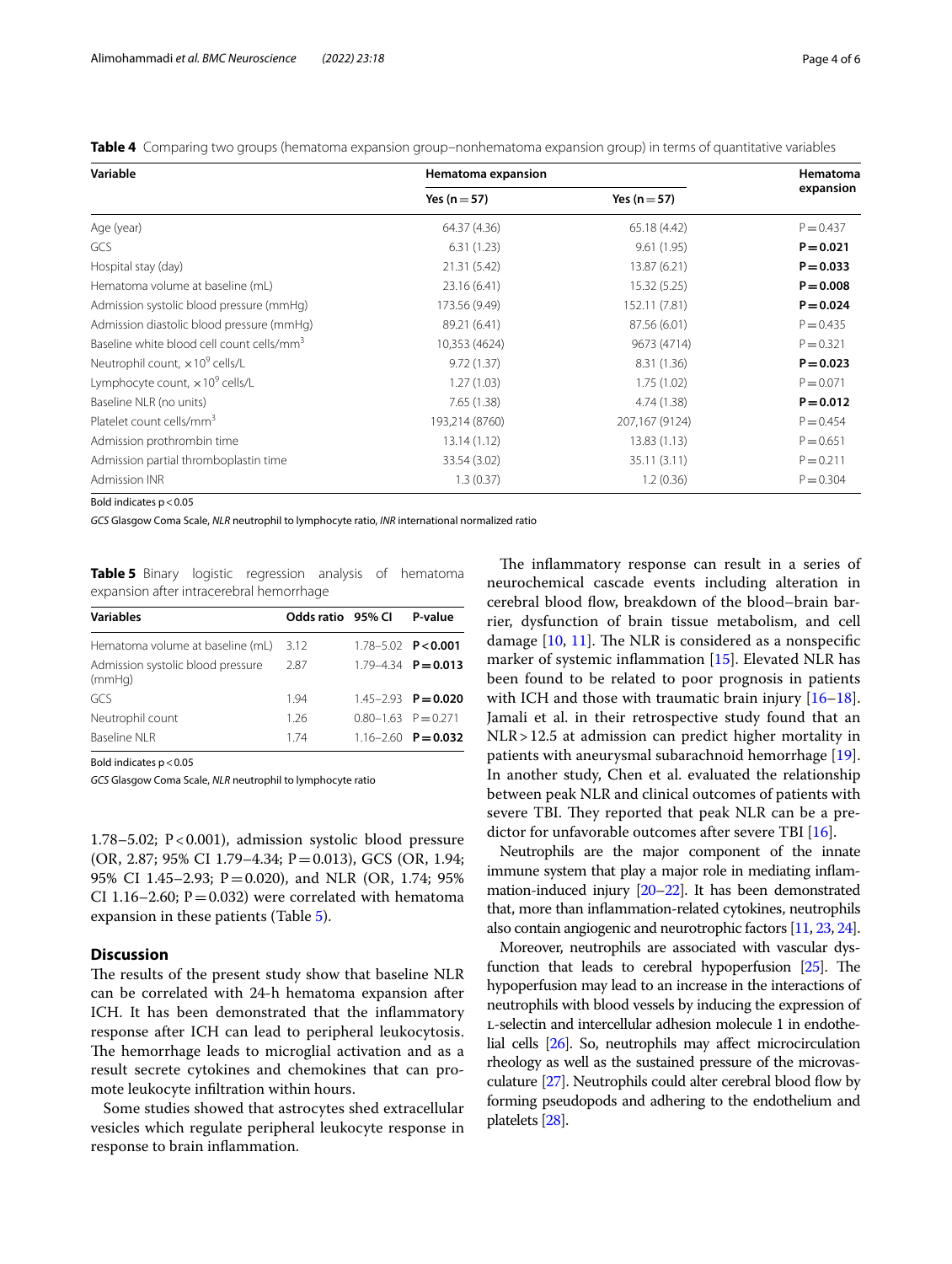As mentioned above, the infammatory response could be associated with hematoma expansion. So, the peripheral leukocyte counts may help in predicting hematoma expansion after ICH.

# **Limitations**

The present study has several limitations. It is a retrospective single-center study with relatively small sample size. Bias in terms of data selection and analysis due to the retrospective nature of the study may be considered as another limitation of our study.

Meanwhile, we evaluated hematoma expansion only up to the frst 24 h, whereas it is known that hematoma expansion may evolve beyond this time frame [\[29](#page-5-10)]. Finally, we did not have data on body temperature and osmotherapy, both may be related to hematoma expansion [\[30](#page-5-11)].

# **Conclusions**

Our fndings suggest that NLR can be a predictor of hematoma expansion in patients with ICH. Further studies are warranted to understand the association between NLR and hematoma expansion. However, this cost-efective and easily available biomarker, along with previously established variables, could be used to early prediction of hematoma expansion in patients with ICH.

#### **Abbreviations**

NLR: Neutrophil to lymphocyte ratio; ICH: Intracerebral hemorrhage; GOS: Glasgow Outcome Scale; SIRS: Systemic infammatory response syndrome.

#### **Acknowledgements**

We appreciate the Clinical Research Development Center of Imam Reza Hospital for their wise advice.

#### **Authors' contributions**

EA, FA, PM, and SRB had the idea for this study. EA, FA, and SRB participated in outlining the concept and design. PM, and FM did the data acquisition. EA, NE, and FM did the statistical analysis and wrote the frst draft of the manuscript. EA, SRB, and NE revised the fnal manuscript. All authors read and approved the fnal manuscript.

#### **Funding**

There was no external source of funding.

#### **Availability of data and materials**

The datasets generated and/or analysed during the current study are not publicly available due them containing information that could compromise research participant privacy/consent but are available from the corresponding author on reasonable request.

## **Declarations**

# **Ethics approval and consent to participate**

The study received ethics approval by the Kermanshah University of Medical Science Ethics Committee. Written informed consent to participate was obtained from all patients. All methods were carried out in accordance with relevant guidelines and regulations. The patient's data included in this manuscript has not been previously reported.

#### **Consent for publication**

Not applicable.

#### **Competing interests**

The authors declare that they have no competing interests.

#### **Author details**

<sup>1</sup> Department of Neurosurgery, Imam Reza Hospital, Kermanshah University of Medical Sciences, Kermanshah, Iran. <sup>2</sup> Clinical Research Development Center, Imam Reza Hospital, Kermanshah University of Medical Sciences, Kermanshah, Iran. <sup>3</sup> Department of Anesthesiology, Kermanshah University of Medical Sciences, Kermanshah, Iran. <sup>4</sup> Kermanshah University of Medical Sciences, Kermanshah, Iran.

Received: 11 February 2022 Accepted: 21 March 2022 Published online: 25 March 2022

#### **References**

- <span id="page-4-0"></span>1. Davis S, Broderick J, Hennerici M, Brun N, Diringer M, Mayer S, et al. Recombinant activated factor VII intracerebral hemorrhage trial investigators: hematoma growth is a determinant of mortality and poor outcome after intracerebral hemorrhage. Neurology. 2006;66(8):1175–81.
- <span id="page-4-1"></span>2. Roh D, Sun C-H, Murthy S, Elkind MS, Bruce SS, Melmed K, et al. Hematoma expansion diferences in lobar and deep primary intracerebral hemorrhage. Neurocrit Care. 2019;31(1):40–5.
- <span id="page-4-2"></span>3. Rincon F, Mayer SA. Novel therapies for intracerebral hemorrhage. Curr Opin Crit Care. 2004;10(2):94–100.
- <span id="page-4-3"></span>4. Dowlatshahi D, Demchuk A, Flaherty M, Ali M, Lyden P, Smith E. Defning hematoma expansion in intracerebral hemorrhage: relationship with patient outcomes. Neurology. 2011;76(14):1238–44.
- <span id="page-4-4"></span>5. Wada R, Aviv RI, Fox AJ, Sahlas DJ, Gladstone DJ, Tomlinson G, et al. CT angiography "spot sign" predicts hematoma expansion in acute intracerebral hemorrhage. Stroke. 2007;38(4):1257–62.
- <span id="page-4-5"></span>6. Melmed KR, Carroll E, Lord AS, Boehme AK, Ishida K, Zhang C, et al. Systemic infammatory response syndrome is associated with hematoma expansion in intracerebral hemorrhage. J Stroke Cerebrovasc Dis. 2021;30(8): 105870.
- 7. Brouwers HB, Chang Y, Falcone GJ, Cai X, Ayres AM, Battey TW, et al. Predicting hematoma expansion after primary intracerebral hemorrhage. JAMA Neurol. 2014;71(2):158–64.
- <span id="page-4-6"></span>8. Melmed KR, Lyden P, Gellada N, Moheet A. Intracerebral hemorrhagic expansion occurs in patients using non-vitamin K antagonist oral anticoagulants comparable with patients using warfarin. J Stroke Cerebrovasc Dis. 2017;26(8):1874–82.
- <span id="page-4-7"></span>9. Walsh KB, Sekar P, Langefeld CD, Moomaw CJ, Elkind MS, Boehme AK, et al. Monocyte count and 30-day case fatality in intracerebral hemorrhage. Stroke. 2015;46(8):2302–4.
- <span id="page-4-8"></span>10. Wilson EH, Weninger W, Hunter CA. Trafficking of immune cells in the central nervous system. J Clin Investig. 2010;120(5):1368–79.
- <span id="page-4-9"></span>11. Liu Y-W, Li S, Dai S-S. Neutrophils in traumatic brain injury (TBI): friend or foe? J Neuroinfamm. 2018;15(1):1–18.
- <span id="page-4-10"></span>12. Lattanzi S, Cagnetti C, Provinciali L, Silvestrini M. Neutrophil-to-lymphocyte ratio predicts the outcome of acute intracerebral hemorrhage. Stroke. 2016;47(6):1654–7.
- <span id="page-4-11"></span>13. Togha M, Bakhtavar K. Factors associated with in-hospital mortality following intracerebral hemorrhage: a three-year study in Tehran, Iran. BMC Neurol. 2004;4(1):9.
- <span id="page-4-12"></span>14. Jennett B, Snoek J, Bond M, Brooks N. Disability after severe head injury: observations on the use of the Glasgow Outcome Scale. J Neurol Neurosurg Psychiatry. 1981;44(4):285–93.
- <span id="page-4-13"></span>15. Ashizawa N, Furuya S, Katsutoshi S, Sudo M, Akaike H, Hosomura N, et al. Clinical signifcance of dynamic neutrophil–lymphocyte ratio changes in patients with colorectal cancer. Anticancer Res. 2020;40(4):2311–7.
- <span id="page-4-14"></span>16. Chen J, Qu X, Li Z, Zhang D, Hou L. Peak neutrophil-to-lymphocyte ratio correlates with clinical outcomes in patients with severe traumatic brain injury. Neurocrit Care. 2019;30(2):334–9.